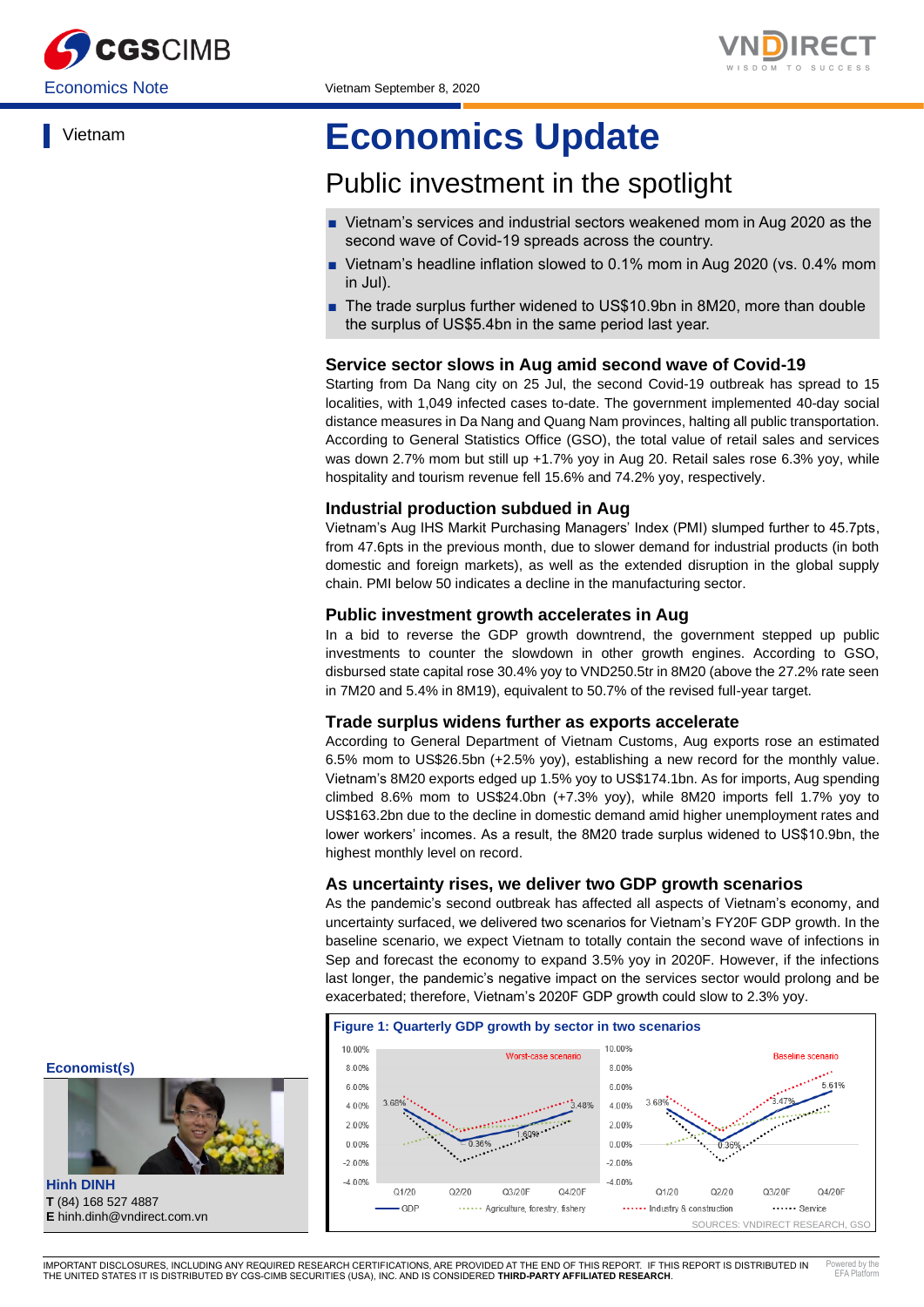



Public investment in the spotlight

## **Sluggish recovery amid second Covid-19 outbreak**

#### **Services sector witnessed slowdown in Aug**

According to GSO, the total value of retail sales and services slid 2.7% mom, while inching up only 1.7% yoy in Aug 2020 (vs. +4.0% mom and +6.2% yoy in Jul 2020). To be specific, retail sales increased 6.3% yoy, while hospitality and tourism revenue declined by 15.6% and 74.2% yoy, respectively. Nevertheless, we expect the services sector to rebound from Sep with the government beginning to ease social distancing rules in Da Nang city and Quang Nam province after the outbreak was contained. In addition, the Ministry of Transport has submitted a proposal to the government for the reopening in Sep 2020 of selected international flights to and from countries and territories that are currently safe from a second wave of Covid-19, such as China, South Korea, Japan, Laos, and Cambodia.



#### **Industrial production subdued in Aug**

Vietnam's Aug IHS Markit Purchasing Managers' Index (PMI) slumped further to 45.7pts, from 47.6pts in the previous month, due to slower demand for industrial products (in both domestic and foreign markets), as well as the extended disruption of the global supply chain. PMI below 50 indicates a decline in the manufacturing sector. Also, Vietnam's Aug Index of Industrial Production (IIP) grew by only 0.6% yoy, which is slower than the 1.1% rate in Jul 2020 and 7.2% rate recorded in Jun 2020. Many sub-sectors saw contractions, especially in coke coal and refined production (-16.7% yoy), crude oil and natural gas extraction (- 14.4% yoy), beverage (-8.2% yoy), auto production (-6.0% yoy) and leather and related products (-3.6% yoy). On the other hand, several sectors witnessed improvements in Aug, including pharmaceuticals (+44.2% yoy), paper and related products (13.8% yoy), chemicals (+9.7% yoy), tobacco (+9.8% yoy) and food production (+8.3% yoy). We expect industrial activities to gradually recover from Sep as more people return to work, and domestic demand for industrial products rebound after the latest outbreaks have been contained and the government relaxes social distancing rules in Da Nang city and Quang Nam province.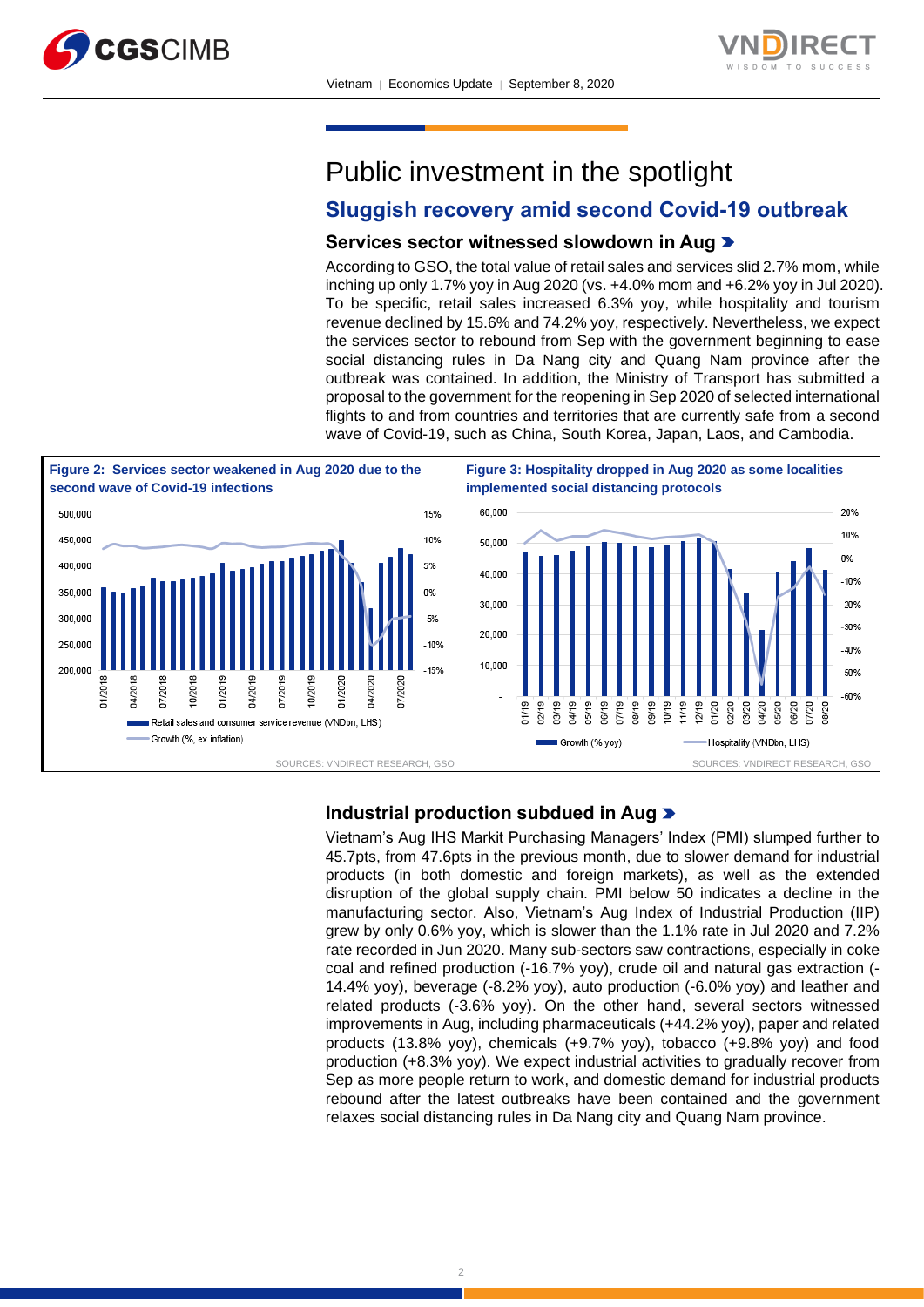





## **We see public investment and exports as key growth engines going forward**

#### **Public investment took off in Aug**

In a bid to reverse the downtrend in GDP growth, the government has been stepping up public investment to counter the slowdown in other growth engines. According to GSO, disbursed state capital rose 30.4% yoy to VND250.5tr in 8M20 (above the 27.2% rate seen in 7M20 and 5.4% in 8M19), equivalent to 50.7% of the revised full-year target. We expect public investment to accelerate in the coming months as the government plans to implement three sub-projects under the North-South Expressway Project in Sep 2020, including Mai Son - National Highway 45, Vinh Hao - Phan Thiet and Phan Thiet - Dau Giay expressways. These sub-projects, with investments totalling VND54,000bn (or 45% of the total investment value of the North-South Expressway), have been approved by the National Assembly for the change in financing format to public investment from public-private partnership (PPP).



## **Trade surplus widens further as exports accelerate**

According to General Department of Vietnam Customs, Aug exports rose an estimated 6.5% mom to US\$26.5bn (+2.5% yoy), establishing a new record for the monthly value. Vietnam's 8M20 exports edged up 1.5% yoy to US\$174.1bn. The growth was spurred by domestic enterprises, with total export value estimated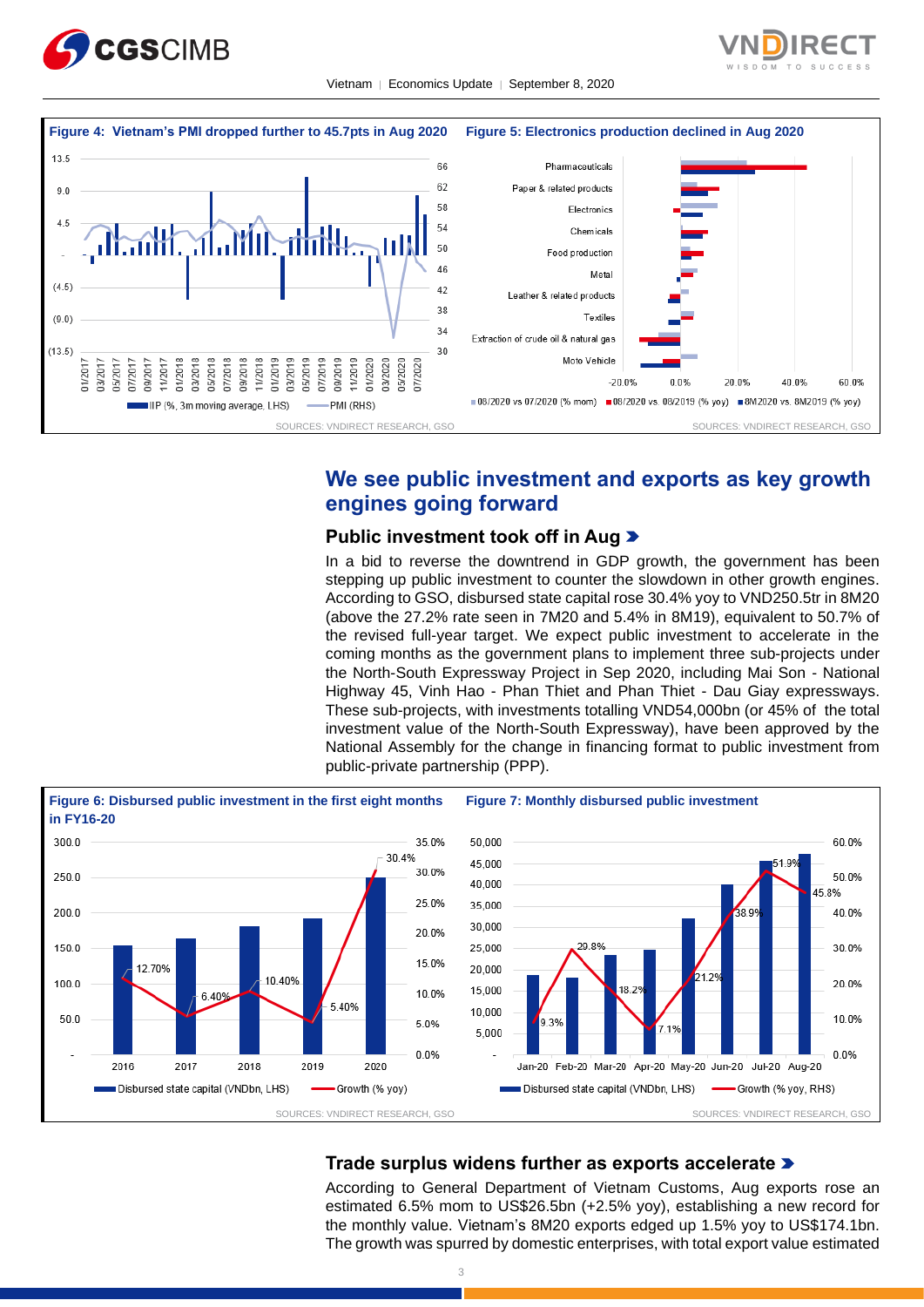



at US\$60.8bn (+15.3% yoy), while that of FDI companies dropped 4.5% yoy to US\$113.3bn. Regarding export products, the items that recorded the highest export growth in Aug include wooden furniture (+62.1% yoy), steel (+47.7% yoy), machinery (+43.6% yoy), gemstone (+37% yoy), paper and related products (+21.9% yoy), cement and clinker (+15.8% yoy) and computers and electronic products (+15.0% yoy).

As for imports, Vietnam's Aug imports value rose 8.6% mom to US\$24.0bn (+7.3% yoy). Its 8M20 imports fell 1.7% yoy to US\$163.2bn due to the decline in domestic demand amid higher unemployment rates and lower workers' incomes. As a result, the 8M20 trade surplus widened to US\$10.9bn, from a surplus of US\$5.4bn in the same period last year and US\$8.4bn in 7M20. We forecast 2020F exports to increase 1.7% yoy to US\$268.6bn, and imports to drop 0.4% yoy to US\$252.2bn. We thus expect the trade surplus to jump 44% yoy to US\$16.4bn in FY20F. We view the widening in trade surplus as supportive of the country's GDP growth, as well as the strength of the Vietnamese dong relative to other currencies.



## **Inflation could ease further towards year-end**

Vietnam's Aug headline inflation slowed to 3.2% yoy (vs. 3.4% yoy in Jul). On a month-on-month basis, the headline CPI inched up only 0.1%, slowing from 0.4% in Jul 2020, as increases in education items price index (+0.2% mom) and food and foodstuff price index (+0.1% mom) were partly offset by price declines in cultural and recreation items price index (-0.2% mom) and postal services and telecommunication price index (-0.1% mom).



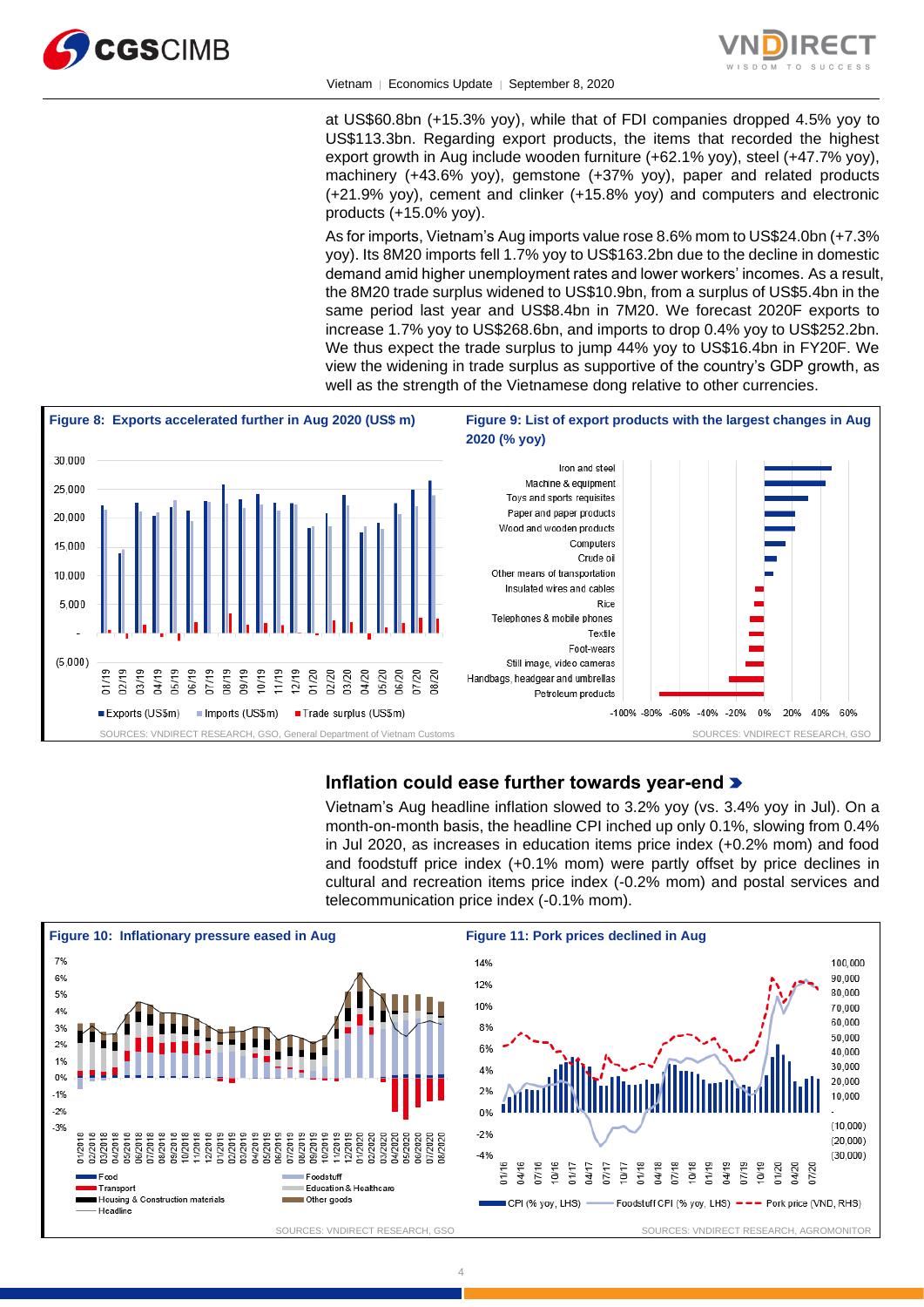



We expect inflationary pressure to ease further towards year-end as the gap between live pork prices in 4Q20F and 4Q19 would narrow when compared with previous quarters. To be specific, we forecast 4Q20F average live pork price at VND82,000/kg, or 11.6% higher than the price in 4Q19, while we estimate 9M20F average live pork price to climb to VND84,000, double the figure in 9M19. Therefore, the food and foodstuff CPI Index is estimated to be much lower than the Jan-Aug period average level of about 11.3% yoy (noting that pork accounts for 11.6% of the monthly food and foodstuff CPI calculation basket and 4.2% in the monthly headline CPI calculation basket). We keep unchanged our forecast for the 2020F average headline CPI of increasing 3.2% yoy, based on the following key assumptions: 1) we expect Brent crude oil price at around US\$43- 45/barrel in 2H20F, and 2) the government is not expected to raise electricity prices in 2H20F.

## **Vietnamese dong could be stable towards year-end**

The dollar index has weakened during 8M20, down 4.2% YTD, as the Federal Reserve (FED) loosened its monetary policy to maintain favourable financial conditions and strengthen financial markets to support the U.S. economy to fight the pandemic. In that context, the Vietnamese dong has remained stable against the US dollar, backed by higher trade surplus and foreign reserves. As per data on Sep 4, the central bank-set exchange rate for USD/VND stood at VND23,206 per dollar, widening only 0.2% YTD, while the exchange rate on the free market is similar to the rate seen at the beginning of 2020. We expect the greenback to remain weak towards the year-end as we expect the Fed to maintain an accommodative monetary policy to support growth. We expect the VND to move within a relatively narrow range of VND23,200-23,400 per dollar towards the end of 2020F.



## **Interest rates could fall further towards year-end**

Given the lower inflationary pressure in 2H20F, we expect the State Bank of Vietnam to further loosen monetary policy to support economic growth and reduce its key policy rates by 0.25-0.5% pts in 2H20F.

According to our calculation, the 3-month term and 12-month term deposit interest rate at commercial banks as at 12 Aug on average decreased about 0.3% pts and 0.5% pts respectively, compared to end-2Q20. We expect both the deposit and the lending rates offered by commercial banks to decline further by 0.25-0.5% pts towards the end of 2020F.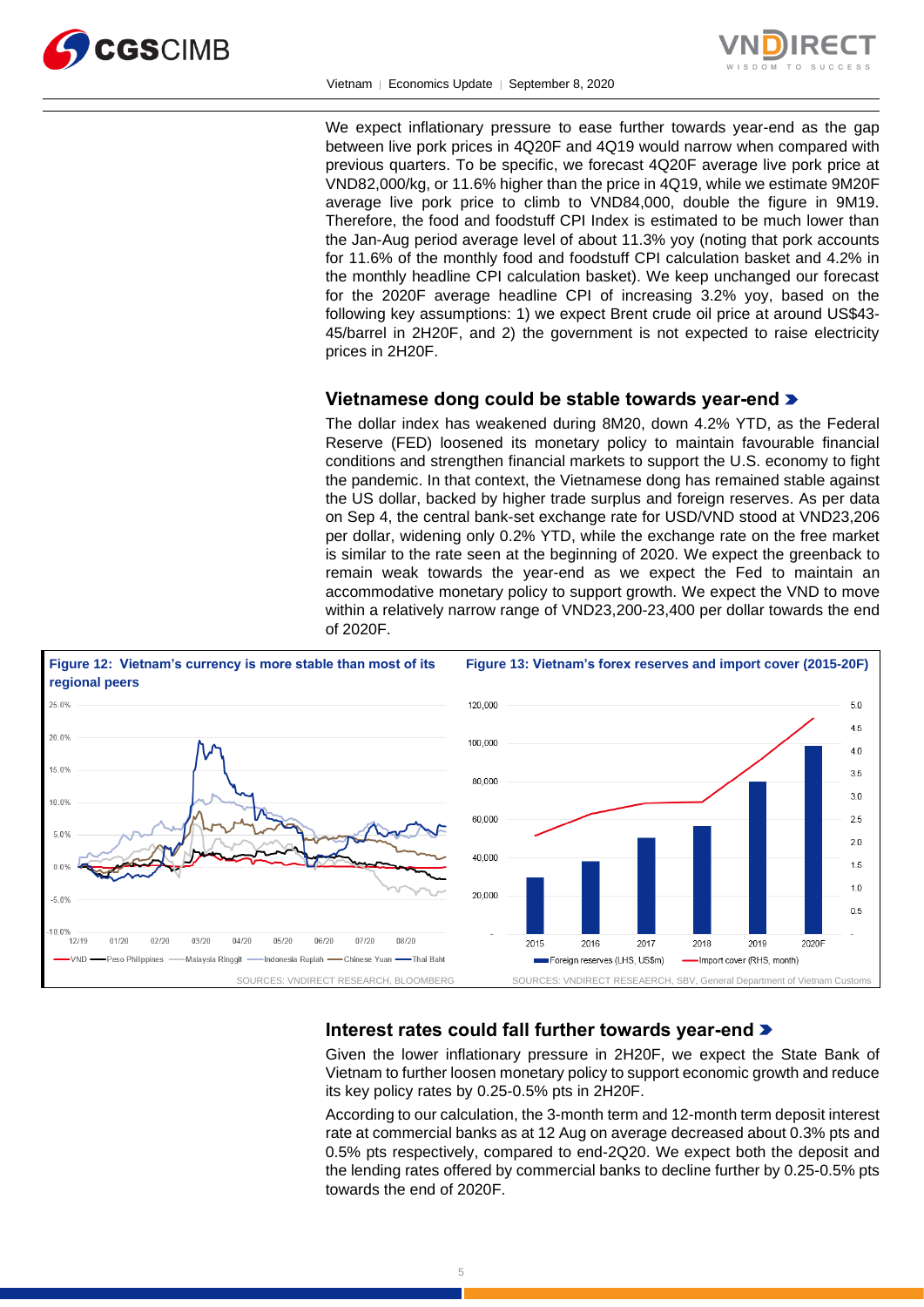



We expect credit demand to remain low in 2H20F as many companies delay business expansion plans due to the pandemic. We forecast credit to increase 8.0-9.0% yoy in FY20F, while M2 would expand at a faster clip of 9.0-10.0% yoy.

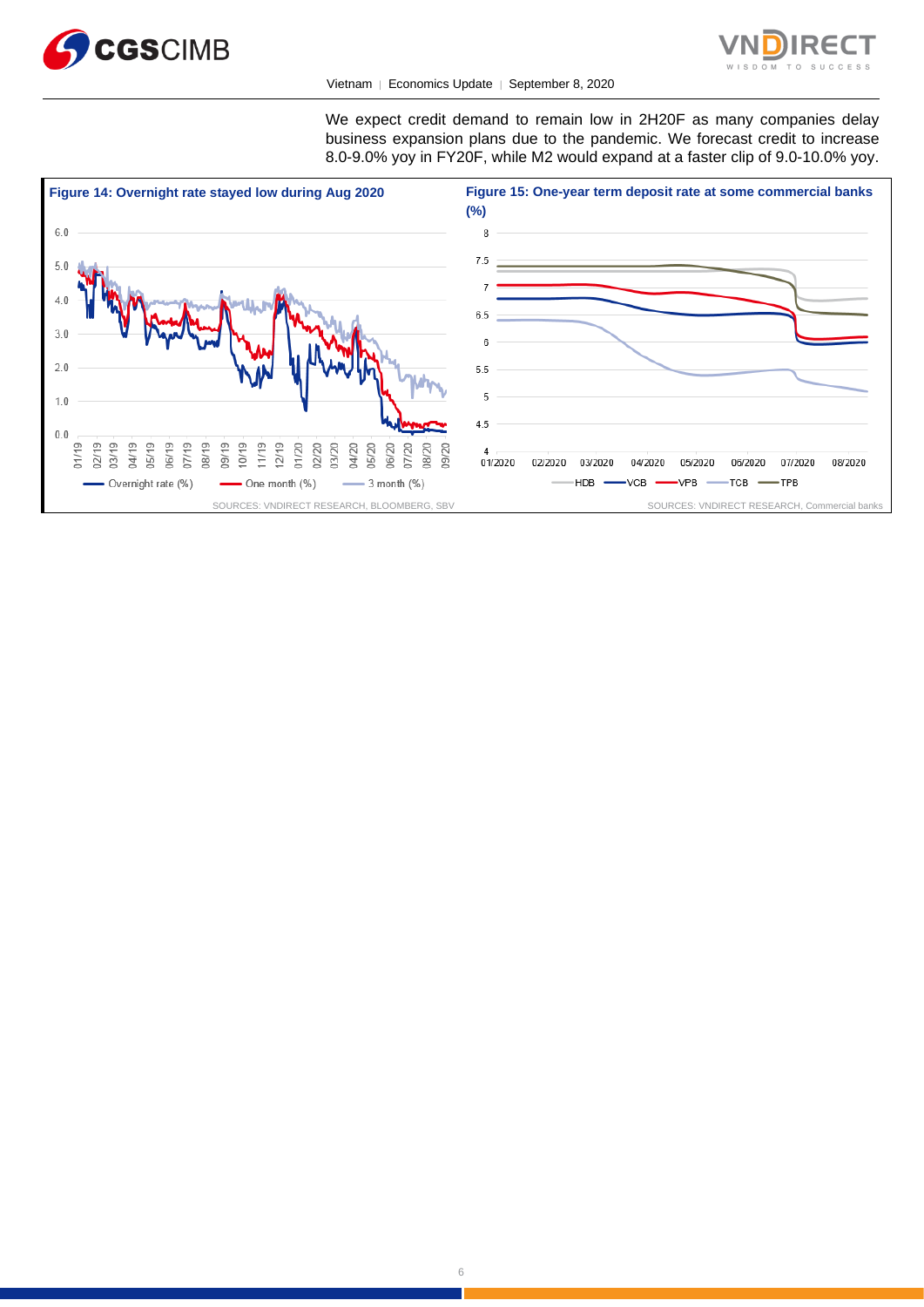



#### **DISCLAIMER**

The content of this report (including the views and opinions expressed therein, and the information comprised therein) has been prepared by and belongs to VNDIRECT Securities Corporation, and is distributed by CGS-CIMB, pursuant to an arrangement between VNDIRECT Securities Corporation and CGS-CIMB. VNDIRECT Securities Corporation is not an affiliate of CGS-CIMB.

This report is not directed to, or intended for distribution to or use by, any person or entity who is a citizen or resident of or located in any locality, state, country or other jurisdiction where such distribution, publication, availability or use would be contrary to law or regulation.

By accepting this report, the recipient hereof represents and warrants that he is entitled to receive such report in accordance with the restrictions set forth below and agrees to be bound by the limitations contained herein (including the "Restrictions on Distributions" set out below). Any failure to comply with these limitations may constitute a violation of law. This publication is being supplied to you strictly on the basis that it will remain confidential. No part of this report may be (i) copied, photocopied, duplicated, stored or reproduced in any form by any means or (ii) redistributed or passed on, directly or indirectly, to any other person in whole or in part, for any purpose without the prior written consent of CGS-CIMB.

The information contained in this research report is prepared from data believed to be correct and reliable at the time of issue of this report.

VNDIRECT Securities Corporation may or may not issue regular reports on the subject matter of this report at any frequency and may cease to do so or change the periodicity of reports at any time. Neither VNDIRECT Securities Corporation nor CGS-CIMB is under any obligation to update this report in the event of a material change to the information contained in this report. Neither VNDIRECT Securities Corporation nor CGS-CIMB has any and will accept any, obligation to (i) check or ensure that the contents of this report remain current, reliable or relevant, (ii) ensure that the content of this report constitutes all the information a prospective investor may require, (iii) ensure the adequacy, accuracy, completeness, reliability or fairness of any views, opinions and information, and accordingly, VNDIRECT Securities Corporation, CGS-CIMB and their respective affiliates and related persons including China Galaxy International Financial Holdings Limited ("CGIFHL") and CIMB Group Sdn. Bhd. ("CIMBG") and their respective related corporations (and their respective directors, associates, connected persons and/or employees) shall not be liable in any manner whatsoever for any consequences (including but not limited to any direct, indirect or consequential losses, loss of profits and damages) of any reliance thereon or usage thereof. In particular, VNDIRECT Securities Corporation and CGS-CIMB disclaim all responsibility and liability for the views and opinions set out in this report.

Unless otherwise specified, this report is based upon reasonable sources. Such sources will, unless otherwise specified, for market data, be market data and prices available from the main stock exchange or market where the relevant security is listed, or, where appropriate, any other market. Information on the accounts and business of company(ies) will generally be based on published statements of the company(ies), information disseminated by regulatory information services, other publicly available information and information resulting from our research. Whilst every effort is made to ensure that statements of facts made in this report are accurate, all estimates, projections, forecasts, expressions of opinion and other subjective judgments contained in this report are based on assumptions considered to be reasonable as of the date of the document in which they are contained and must not be construed as a representation that the matters referred to therein will occur. Past performance is not a reliable indicator of future performance. The value of investments may go down as well as up and those investing may, depending on the investments in question, lose more than the initial investment. No report shall constitute an offer or an invitation by or on behalf of CGS-CIMB or VNDIRECT Securities Corporation, or their respective affiliates (including CGIFHL, CIMBG and their respective related corporations) to any person to buy or sell any investments.

CGS-CIMB and/or VNDIRECT Securities Corporation and/or their respective affiliates and related corporations (including CGIFHL, CIMBG and their respective related corporations), their respective directors, associates, connected parties and/or employees may own or have positions in securities of the company(ies) covered in this research report or any securities related thereto and may from time to time add to or dispose of, or may be materially interested in, any such securities. Further, CGS-CIMB and/or VNDIRECT Securities Corporation, and/or their respective affiliates and their respective related corporations (including CGIFHL, CIMBG and their respective related corporations) do and seek to do business with the company(ies) covered in this research report and may from time to time act as market maker or have assumed an underwriting commitment in securities of such company(ies), may sell them to or buy them from customers on a principal basis and may also perform or seek to perform significant investment banking, advisory, underwriting or placement services for or relating to such company(ies) as well as solicit such investment, advisory or other services from any entity mentioned in this report.

CGS-CIMB and/or VNDIRECT Securities Corporation and/or their respective affiliates (including CGIFHL, CIMBG and their respective related corporations) may enter into an agreement with the company(ies) covered in this report relating to the production of research reports. CGS-CIMB and/or VNDIRECT Securities Corporation may disclose the contents of this report to the company(ies) covered by it and may have amended the contents of this report following such disclosure.

The analyst responsible for the production of this report hereby certifies that the views expressed herein accurately and exclusively reflect his or her personal views and opinions about any and all of the issuers or securities analysed in this report and were prepared independently and autonomously. No part of the compensation of the analyst(s) was, is, or will be directly or indirectly related to the inclusion of specific recommendations(s) or view(s) in this report. The analyst(s) who prepared this research report is prohibited from receiving any compensation, incentive or bonus based on specific investment banking transactions or for providing a specific recommendation for, or view of, a particular company. Information barriers and other arrangements may be established where necessary to prevent conflicts of interests arising. However, the analyst(s) may receive compensation that is based on his/their coverage of company(ies) in the performance of his/their duties or the performance of his/their recommendations and the research personnel involved in the preparation of this report may also participate in the solicitation of the businesses as described above. In reviewing this research report, an investor should be aware that any or all of the foregoing, among other things, may give rise to real or potential conflicts of interest. Additional information is, subject to the duties of confidentiality, available on request.

The term "VNDIRECT Securities Corporation" shall, unless the context otherwise requires, mean VNDIRECT Securities Corporation and its affiliates, subsidiaries and related companies. The term "CGS-CIMB" shall denote, where appropriate, the relevant entity distributing or disseminating the report in the particular jurisdiction referenced below, or, in every other case except as otherwise stated herein, CGS-CIMB Securities International Pte. Ltd. and its affiliates, subsidiaries and related corporations.

7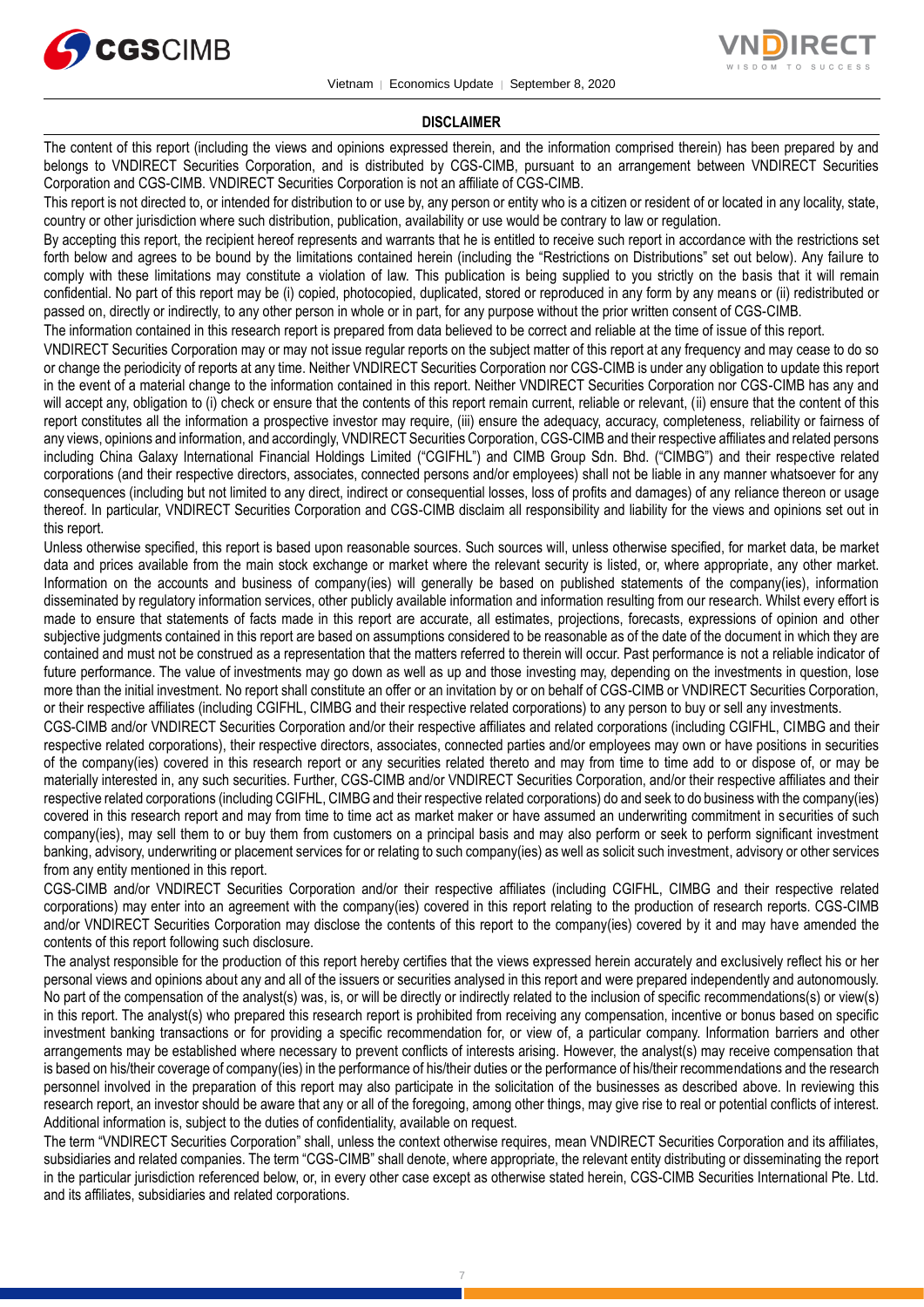



#### **CGS-CIMB**

| Country     | <b>CGS-CIMB Entity</b>                                                            | <b>Regulated by</b>                                             |
|-------------|-----------------------------------------------------------------------------------|-----------------------------------------------------------------|
| Hong Kong   | CGS-CIMB Securities (Hong Kong) Limited                                           | Securities and Futures Commission Hong Kong                     |
| India       | CGS-CIMB Securities (India) Private Limited                                       | Securities and Exchange Board of India (SEBI)                   |
| Indonesia   | PT CGS-CIMB Sekuritas Indonesia                                                   | Financial Services Authority of Indonesia                       |
| Malaysia    | CGS-CIMB Securities Sdn. Bhd. (formerly known<br>as Jupiter Securities Sdn. Bhd.) | Securities Commission Malaysia                                  |
| Singapore   | CGS-CIMB Research Pte. Ltd.                                                       | Monetary Authority of Singapore                                 |
| South Korea | CGS-CIMB Securities (Hong Kong) Limited,<br>Korea Branch                          | Financial Services Commission and Financial Supervisory Service |
| Thailand    | CGS-CIMB Securities (Thailand) Co. Ltd.                                           | Securities and Exchange Commission Thailand                     |

(i) As of August 31, 2020 VNDIRECT Securities Corporation has a proprietary position in the securities (which may include but not be limited to shares, warrants, call warrants and/or any other derivatives) in the following company or companies covered or recommended in this report: (a) -

(ii) As of September 8, 2020, the analyst(s) who prepared this report, and the associate(s), has / have an interest in the securities (which may include but not be limited to shares, warrants, call warrants and/or any other derivatives) in the following company or companies covered or recommended in this report:

(a) -

This report does not purport to contain all the information that a prospective investor may require. CGS-CIMB, VNDIRECT Securities Corporation and their respective affiliates (including CGIFHL, CIMBG and their related corporations) do not make any guarantee, representation or warranty, express or implied, as to the adequacy, accuracy, completeness, reliability or fairness of any such information and opinion contained in this report. None of CGS-CIMB and VNDIRECT Securities Corporation and their respective affiliates and related persons (including CGIFHL, CIMBG and their related corporations) shall be liable in any manner whatsoever for any consequences (including but not limited to any direct, indirect or consequential losses, loss of profits and damages) of any reliance thereon or usage thereof.

This report is general in nature and has been prepared for information purposes only. It is intended for circulation amongst CGS-CIMB's and its affiliates' (including CGIFHL's, CIMBG's and their respective related corporations') clients generally and does not have regard to the specific investment objectives, financial situation and the particular needs of any specific person who may receive this report. The information and opinions in this report are not and should not be construed or considered as an offer, recommendation or solicitation to buy or sell the subject securities, related investments or other financial instruments or any derivative instrument, or any rights pertaining thereto.

Investors are advised to make their own independent evaluation of the information contained in this research report, consider their own individual investment objectives, financial situation and particular needs and consult their own professional and financial advisers as to the legal, business, financial, tax and other aspects before participating in any transaction in respect of the securities of company(ies) covered in this research report. The securities of such company(ies) may not be eligible for sale in all jurisdictions or to all categories of investors.

#### Restrictions on Distributions

**Australia:** Despite anything in this report to the contrary, this research is issued by VNDIRECT Securities Corporation and provided in Australia by CGS-CIMB Securities (Singapore) Pte. Ltd. and CGS-CIMB Securities (Hong Kong) Limited. This research is only available in Australia to persons who are "wholesale clients" (within the meaning of the Corporations Act 2001 (Cth) and is supplied solely for the use of such wholesale clients and shall not be distributed or passed on to any other person. You represent and warrant that if you are in Australia, you are a "wholesale client". This research is of a general nature only and has been prepared without taking into account the objectives, financial situation or needs of the individual recipient. CGS-CIMB Securities (Singapore) Pte. Ltd. and CGS-CIMB Securities (Hong Kong) Limited do not hold, and are not required to hold an Australian financial services license. CGS-CIMB Securities (Singapore) Pte. Ltd. and CGS-CIMB Securities (Hong Kong) Limited rely on "passporting" exemptions for entities appropriately licensed by the Monetary Authority of Singapore (under ASIC Class Order 03/1102) and the Securities and Futures Commission in Hong Kong (under ASIC Class Order 03/1103).

**Canada:** This research report has not been prepared in accordance with the disclosure requirements of Dealer Member Rule 3400 – Research Restrictions and Disclosure Requirements of the Investment Industry Regulatory Organization of Canada. For any research report distributed by CIBC, further disclosures related to CIBC conflicts of interest can be found at https://researchcentral.cibcwm.com.

**China:** For the purpose of this report, the People's Republic of China ("PRC") does not include the Hong Kong Special Administrative Region, the Macau Special Administrative Region or Taiwan. The distributor of this report has not been approved or licensed by the China Securities Regulatory Commission or any other relevant regulatory authority or governmental agency in the PRC. This report contains only marketing information. The distribution of this report is not an offer to buy or sell to any person within or outside PRC or a solicitation to any person within or outside of PRC to buy or sell any instruments described herein. This report is being issued outside the PRC to a limited number of institutional investors and may not be provided to any person other than the original recipient and may not be reproduced or used for any other purpose.

**France:** Only qualified investors within the meaning of French law shall have access to this report. This report shall not be considered as an offer to subscribe to, or used in connection with, any offer for subscription or sale or marketing or direct or indirect distribution of financial instruments and it is not intended as a solicitation for the purchase of any financial instrument.

**Germany:** This report is only directed at persons who are professional investors as defined in sec 31a(2) of the German Securities Trading Act (WpHG). This publication constitutes research of a non-binding nature on the market situation and the investment instruments cited here at the time of the publication of the information.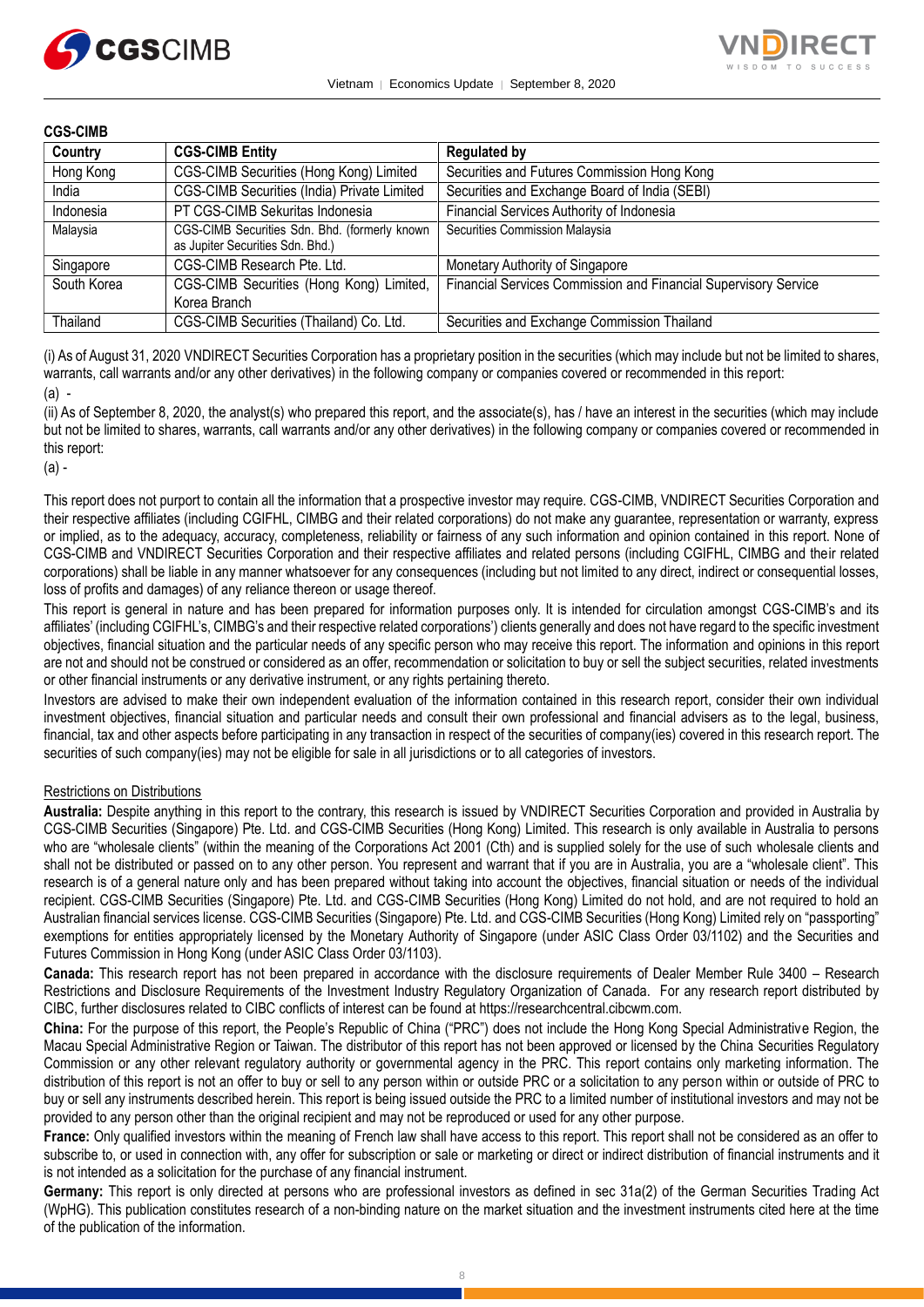



The current prices/yields in this issue are based upon closing prices from Bloomberg as of the day preceding publication. Please note that neither the German Federal Financial Supervisory Agency (BaFin), nor any other supervisory authority exercises any control over the content of this report.

**Hong Kong:** This report is issued and distributed in Hong Kong by CGS-CIMB Securities (Hong Kong) Limited ("CHK") which is licensed in Hong Kong by the Securities and Futures Commission for Type 1 (dealing in securities) and Type 4 (advising on securities) activities. Any investors wishing to purchase or otherwise deal in the securities covered in this report should contact the Head of Sales at CGS-CIMB Securities (Hong Kong) Limited. The views and opinions in this research report are our own as of the date hereof and are subject to change. If the Financial Services and Markets Act of the United Kingdom or the rules of the Financial Conduct Authority apply to a recipient, our obligations owed to such recipient therein are unaffected. CHK has no obligation to update its opinion or the information in this research report.

CHK does not make a market on other securities mentioned in the report.

#### **India:**

This report is issued by VNDIRECT Securities Corporation and distributed in India by CGS-CIMB Securities (India) Private Limited ("CGS-CIMB India"). CGS-CIMB India is a subsidiary of CGS-CIMB Securities International Pte. Ltd. which in turn is a 50:50 joint venture company of CGIFHL and CIMBG. The details of the members of the group of companies of CGS-CIMB can be found at www.cgs-cimb.com, CGIFHL at www.chinastock.com.hk/en/ACG/ContactUs/index.aspx and CIMBG at www.cimb.com/en/who-we-are.html. CGS-CIMB India is registered with the National Stock Exchange of India Limited and BSE Limited as a trading and clearing member (Merchant Banking Number: INM000012037) under the Securities and Exchange Board of India (Stock Brokers and Sub-Brokers) Regulations, 1992. In accordance with the provisions of Regulation 4(g) of the Securities and Exchange Board of India (Investment Advisers) Regulations, 2013, CGS-CIMB India is not required to seek registration with the Securities and Exchange Board of India ("SEBI") as an Investment Adviser. CGS-CIMB India is registered with SEBI (SEBI Registration Number: INZ000209135) as a Research Analyst (INH000000669) pursuant to the SEBI (Research Analysts) Regulations, 2014 ("Regulations").

This report does not take into account the particular investment objectives, financial situations, or needs of the recipients. It is not intended for and does not deal with prohibitions on investment due to law/jurisdiction issues etc. which may exist for certain persons/entities. Recipients should rely on their own investigations and take their own professional advice before investment.

The report is not a "prospectus" as defined under Indian Law, including the Companies Act, 2013, and is not, and shall not be, approved by, or filed or registered with, any Indian regulator, including any Registrar of Companies in India, SEBI, any Indian stock exchange, or the Reserve Bank of India. No offer, or invitation to offer, or solicitation of subscription with respect to any such securities listed or proposed to be listed in India is being made, or intended to be made, to the public, or to any member or section of the public in India, through or pursuant to this report.

The research analysts, strategists or economists principally responsible for the preparation of this research report are segregated from the other activities of CGS-CIMB India and they have received compensation based upon various factors, including quality, accuracy and value of research, firm profitability or revenues, client feedback and competitive factors. Research analysts', strategists' or economists' compensation is not linked to investment banking or capital markets transactions performed or proposed to be performed by CGS-CIMB India or its affiliates.

CGS-CIMB India does not have actual / beneficial ownership of 1% or more securities of the subject company in this research report, at the end of the month immediately preceding the date of publication of this research report. However, since affiliates of CGS-CIMB India are engaged in the financial services business, they might have in their normal course of business financial interests or actual / beneficial ownership of one per cent or more in various companies including the subject company in this research report.

CGS-CIMB India or its associates, may: (a) from time to time, have long or short position in, and buy or sell the securities of the subject company in this research report; or (b) be engaged in any other transaction involving such securities and earn brokerage or other compensation or act as a market maker in the financial instruments of the subject company in this research report or act as an advisor or lender/borrower to such company or may have any other potential conflict of interests with respect to any recommendation and other related information and opinions.

CGS-CIMB India, its associates and the analyst engaged in preparation of this research report have not received any compensation for investment banking, merchant banking or brokerage services from the subject company mentioned in the research report in the past 12 months.

CGS-CIMB India, its associates and the analyst engaged in preparation of this research report have not managed or co-managed public offering of securities for the subject company mentioned in the research report in the past 12 months. The analyst from CGS-CIMB India engaged in preparation of this research report or his/her relative (a) do not have any financial interests in the subject company mentioned in this research report; (b) do not own 1% or more of the equity securities of the subject company mentioned in the research report as of the last day of the month preceding the publication of the research report; (c) do not have any material conflict of interest at the time of publication of the research report.

**Indonesia:** This report is issued by VNDIRECT Securities Corporation and distributed by PT CGS-CIMB Sekuritas Indonesia ("CGS-CIMB Indonesia"). The views and opinions in this research report are not our own but of VNDIRECT Securities Corporation as of the date hereof and are subject to change. CGS-CIMB Indonesia has no obligation to update the opinion or the information in this research report. This report is for private circulation only to clients of CGS-CIMB Indonesia. Neither this report nor any copy hereof may be distributed in Indonesia or to any Indonesian citizens wherever they are domiciled or to Indonesian residents except in compliance with applicable Indonesian capital market laws and regulations.

This research report is not an offer of securities in Indonesia. The securities referred to in this research report have not been registered with the Financial Services Authority (Otoritas Jasa Keuangan) pursuant to relevant capital market laws and regulations, and may not be offered or sold within the territory of the Republic of Indonesia or to Indonesian citizens through a public offering or in circumstances which constitute an offer within the meaning of the Indonesian capital market law and regulations.

**Ireland:** CGS-CIMB is not an investment firm authorised in the Republic of Ireland and no part of this document should be construed as CGS-CIMB acting as, or otherwise claiming or representing to be, an investment firm authorised in the Republic of Ireland.

**Malaysia:** This report is issued by VNDIRECT Securities Corporation and distributed in Malaysia by CGS-CIMB Securities Sdn. Bhd. (formerly known as Jupiter Securities Sdn. Bhd.) ("CGS-CIMB Malaysia") solely for the benefit of and for the exclusive use of our clients. Recipients of this report are to contact CGS-CIMB Malaysia, at 29th Floor Menara CIMB No. 1 Jalan Stesen Sentral 2, Kuala Lumpur Sentral 50470 Kuala Lumpur, Malaysia, in respect of any matters arising from or in connection with this report. CGS-CIMB Malaysia has no obligation to update, revise or reaffirm the opinion or the information in this research report after the date of this report.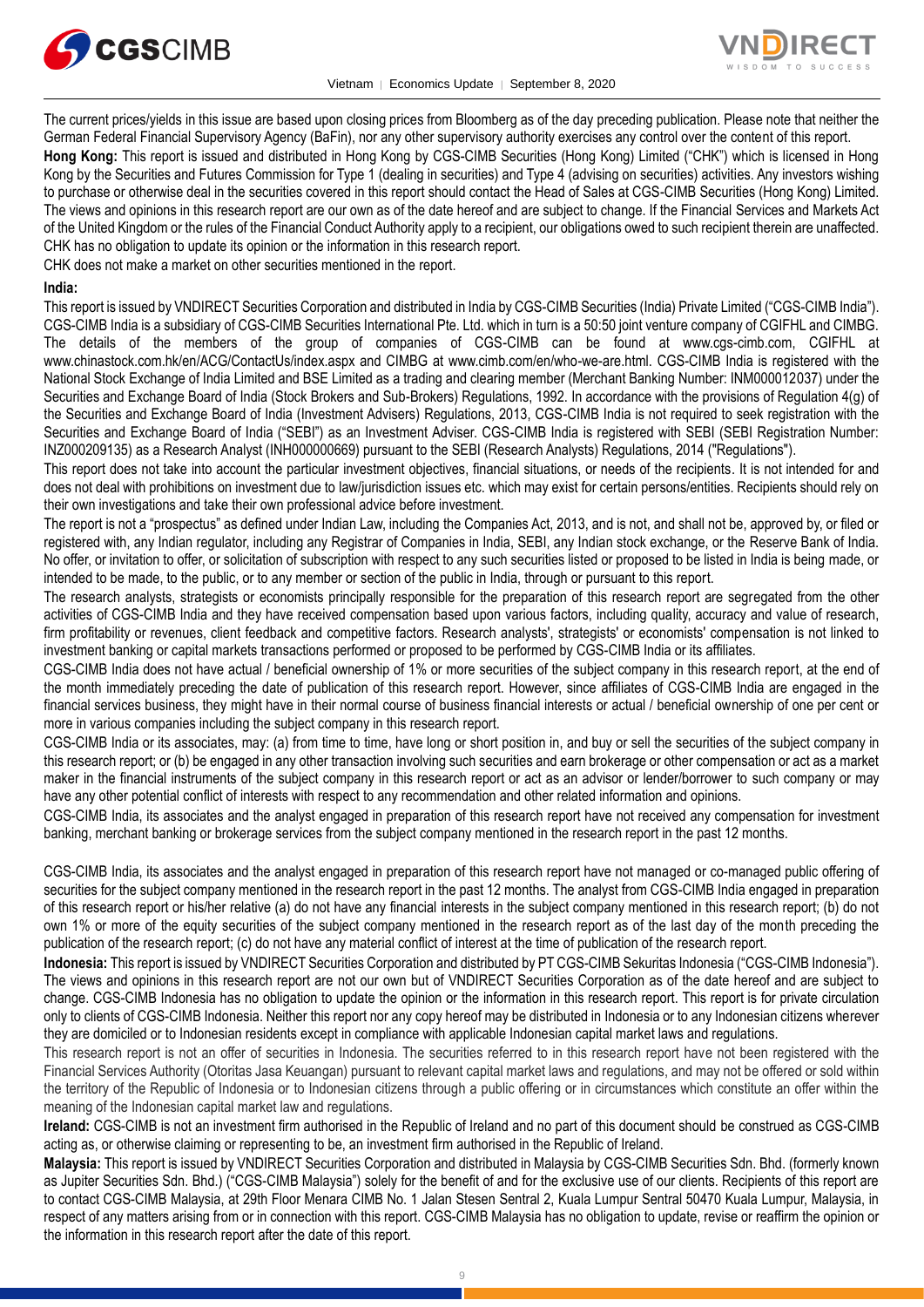



**New Zealand:** In New Zealand, this report is for distribution only to persons who are wholesale clients pursuant to section 5C of the Financial Advisers Act 2008.

**Singapore:** This report is issued by VNDIRECT Securities Corporation and distributed by CGS-CIMB Research Pte Ltd ("CGS-CIMBR"). CGS-CIMBR is a financial adviser licensed under the Financial Advisers Act, Cap 110 ("FAA") for advising on investment products, by issuing or promulgating research analyses or research reports, whether in electronic, print or other form. Accordingly, CGS-CIMBR is a subject to the applicable rules under the FAA unless it is able to avail itself to any prescribed exemptions.

Recipients of this report are to contact CGS-CIMB Research Pte Ltd, 50 Raffles Place, #16-02 Singapore Land Tower, Singapore in respect of any matters arising from, or in connection with this report. CGS-CIMBR has no obligation to update the opinion or the information in this research report. This publication is strictly confidential and is for private circulation only. If you have not been sent this report by CGS-CIMBR directly, you may not rely, use or disclose to anyone else this report or its contents.

If the recipient of this research report is not an accredited investor, expert investor or institutional investor, CGS-CIMBR accepts legal responsibility for the contents of the report without any disclaimer limiting or otherwise curtailing such legal responsibility. If the recipient is an accredited investor, expert investor or institutional investor, the recipient is deemed to acknowledge that CGS-CIMBR is exempt from certain requirements under the FAA and its attendant regulations, and as such, is exempt from complying with the following:

(a) Section 25 of the FAA (obligation to disclose product information);

(b) Section 27 (duty not to make recommendation with respect to any investment product without having a reasonable basis where you may be reasonably expected to rely on the recommendation) of the FAA;

(c) MAS Notice on Information to Clients and Product Information Disclosure [Notice No. FAA-N03];

(d) MAS Notice on Recommendation on Investment Products [Notice No. FAA-N16];

(e) Section 36 (obligation on disclosure of interest in securities), and

(f) any other laws, regulations, notices, directive, guidelines, circulars and practice notes which are relates to the above, to the extent permitted by applicable laws, as may be amended from time to time, and any other laws, regulations, notices, directive, guidelines, circulars, and practice notes as we may notify you from time to time. In addition, the recipient who is an accredited investor, expert investor or institutional investor acknowledges that a CGS-CIMBR is exempt from Section 27 of the FAA, the recipient will also not be able to file a civil claim against CGS-CIMBR for any loss or damage arising from the recipient's reliance on any recommendation made by CGS-CIMBR which would otherwise be a right that is available to the recipient under Section 27 of the FAA, the recipient will also not be able to file a civil claim against CGS-CIMBR for any loss or damage arising from the recipient's reliance on any recommendation made by CGS-CIMBR which would otherwise be a right that is available to the recipient under Section 27 of the FAA.

CGS-CIMBR, its affiliates and related corporations, their directors, associates, connected parties and/or employees may own or have positions in securities of the company(ies) covered in this research report or any securities related thereto and may from time to time add to or dispose of, or may be materially interested in, any such securities. Further, CGS-CIMBR, its affiliates and its related corporations do and seek to do business with the company(ies) covered in this research report and may from time to time act as market maker or have assumed an underwriting commitment in securities of such company(ies), may sell them to or buy them from customers on a principal basis and may also perform or seek to perform significant investment banking, advisory, underwriting or placement services for or relating to such company(ies) as well as solicit such investment, advisory or other services from any entity mentioned in this report.

As of September 8, 2020,, CGS-CIMBR does not have a proprietary position in the recommended securities in this report.

CGS-CIMBR does not make a market on other securities mentioned in the report.

**South Korea:** This report is issued by VNDIRECT Securities Corporation and distributed in South Korea by CGS-CIMB Securities (Hong Kong) Limited, Korea Branch ("CGS-CIMB Korea") which is licensed as a cash equity broker, and regulated by the Financial Services Commission and Financial Supervisory Service of Korea. In South Korea, this report is for distribution only to professional investors under Article 9(5) of the Financial Investment Services and Capital Market Act of Korea ("FSCMA").

**Spain:** This document is a research report and it is addressed to institutional investors only. The research report is of a general nature and not personalised and does not constitute investment advice so, as the case may be, the recipient must seek proper advice before adopting any investment decision. This document does not constitute a public offering of securities.

CGS-CIMB is not registered with the Spanish Comision Nacional del Mercado de Valores to provide investment services.

**Sweden:** This report contains only marketing information and has not been approved by the Swedish Financial Supervisory Authority. The distribution of this report is not an offer to sell to any person in Sweden or a solicitation to any person in Sweden to buy any instruments described herein and may not be forwarded to the public in Sweden.

**Switzerland:** This report has not been prepared in accordance with the recognized self-regulatory minimal standards for research reports of banks issued by the Swiss Bankers' Association (Directives on the Independence of Financial Research).

**Thailand:** This report is issued by VNDIRECT Securities Corporation and distributed by CGS-CIMB Securities (Thailand) Co. Ltd. ("CGS-CIMB Thailand") based upon sources believed to be reliable (but their accuracy, completeness or correctness is not guaranteed). The statements or expressions of opinion herein were arrived at after due and careful consideration for use as information for investment. Such opinions are subject to change without notice and CGS-CIMB Thailand has no obligation to update the opinion or the information in this research report.

CGS-CIMB Thailand may act or acts as Market Maker, and issuer and offerer of Derivative Warrants and Structured Note which may have the following securities as its underlying securities. Investors should carefully read and study the details of the derivative warrants in the prospectus before making investment decisions.

AAV, ADVANC, AEONTS, AMATA, AOT, AWC, BANPU, BBL, BCH, BCP, BCPG, BDMS, BEC, BEM, BGC, BGRIM, BH, BJC, BPP, BTS, CBG, CENTEL, CHG, CK, CKP, COM7, CPALL, CPF, CPN, DELTA, DTAC, EA, EGCO, EPG, ERW, ESSO, GFPT, GLOBAL, GPSC, GULF, GUNKUL, HANA, HMPRO, INTUCH, IRPC, IVL, JAS, JMT, KBANK, KCE, KKP, KTB, KTC, LH, MAJOR, MBK, MEGA, MINT, MTC, ORI, OSP, PLANB, PRM, PSH, PSL, PTG, PTT, PTTEP, PTTGC, QH, RATCH, RS, SAWAD, SCB, SCC, SGP, SPALI, SPRC, STA, STEC, STPI, SUPER, TASCO, TCAP, THAI, THANI, THG, TISCO, TKN, TMB, TOA, TOP, TPIPP, TQM, TRUE, TTW, TU, VGI, WHA, BEAUTY, JMART, LPN, SISB, WORK.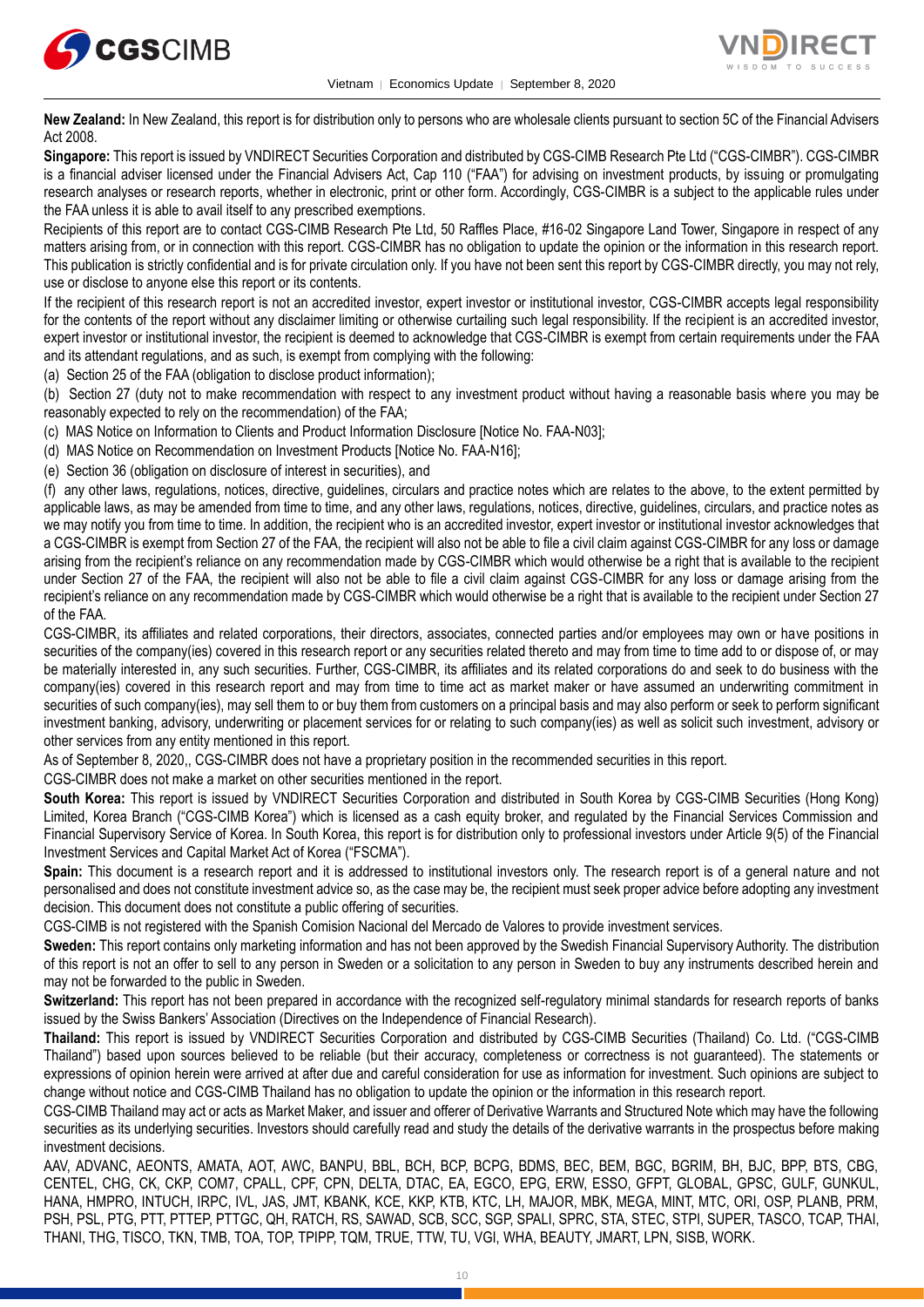



#### **Corporate Governance Report:**

The disclosure of the survey result of the Thai Institute of Directors Association ("IOD") regarding corporate governance is made pursuant to the policy of the Office of the Securities and Exchange Commission. The survey of the IOD is based on the information of a company listed on the Stock Exchange of Thailand and the Market for Alternative Investment disclosed to the public and able to be accessed by a general public investor. The result, therefore, is from the perspective of a third party. It is not an evaluation of operation and is not based on inside information.

The survey result is as of the date appearing in the Corporate Governance Report of Thai Listed Companies. As a result, the survey result may be changed after that date. CGS-CIMB Thailand does not confirm nor certify the accuracy of such survey result.

| <b>Score</b><br>Range.                 | 100<br>90                                  | 80<br>0C<br>೦ಜ<br>$\sim$ $\sim$ | 70<br>$\overline{\phantom{a}}$<br><br>. . | $\sim$ $\sim$<br><b>Below</b><br>. .<br><b>UU</b> | N0<br>Result<br><b>IIIVAV</b><br>ΟU |
|----------------------------------------|--------------------------------------------|---------------------------------|-------------------------------------------|---------------------------------------------------|-------------------------------------|
| -<br>Descrip'<br>----<br>ribtion:<br>. | $\overline{\phantom{0}}$<br>≞xcellent<br>. | Ven<br>Good                     | Good                                      | N/A                                               |                                     |

**United Arab Emirates:** The distributor of this report has not been approved or licensed by the UAE Central Bank or any other relevant licensing authorities or governmental agencies in the United Arab Emirates. This report is strictly private and confidential and has not been reviewed by, deposited or registered with UAE Central Bank or any other licensing authority or governmental agencies in the United Arab Emirates. This report is being issued outside the United Arab Emirates to a limited number of institutional investors and must not be provided to any person other than the original recipient and may not be reproduced or used for any other purpose. Further, the information contained in this report is not intended to lead to the sale of investments under any subscription agreement or the conclusion of any other contract of whatsoever nature within the territory of the United Arab Emirates.

**United Kingdom and European Economic Area (EEA):** In the United Kingdom and European Economic Area, this material is also being distributed by CGS-CIMB Securities (UK) Limited ("CGS-CIMB UK"). CGS-CIMB UK is authorized and regulated by the Financial Conduct Authority and its registered office is at 27 Knightsbridge, London, SW1X7YB. The material distributed by CGS-CIMB UK has been prepared in accordance with CGS-CIMB's policies for managing conflicts of interest arising as a result of publication and distribution of this material. This material is for distribution only to, and is solely directed at, selected persons on the basis that those persons: (a) are eligible counterparties and professional clients of CGS-CIMB UK; (b) have professional experience in matters relating to investments falling within Article 19(5) of the Financial Services and Markets Act 2000 (Financial Promotion) Order 2005 (as amended, the "Order"), (c) fall within Article 49(2)(a) to (d) ("high net worth companies, unincorporated associations etc") of the Order; (d) are outside the United Kingdom subject to relevant regulation in each jurisdiction, material(all such persons together being referred to as "relevant persons"). This material is directed only at relevant persons and must not be acted on or relied on by persons who are not relevant persons. Any investment or investment activity to which this material relates is available only to relevant persons and will be engaged in only with relevant persons.

This material is categorised as non-independent for the purposes of CGS-CIMB UK and therefore does not provide an impartial or objective assessment of the subject matter and does not constitute independent research. Consequently, this material has not been prepared in accordance with legal requirements designed to promote the independence of research and will not be subject to any prohibition on dealing ahead of the dissemination of research. Therefore, this material is considered a marketing communication.

**United States:** This research report is issued by VNDIRECT Securities Corporation and distributed in the United States of America by CGS-CIMB Securities (USA) Inc, a U.S. registered broker-dealer and an affiliate of CGS-CIMB Securities Sdn. Bhd. (formerly known as Jupiter Securities Sdn. Bhd.), CGS-CIMB Research Pte Ltd, PT CGS-CIMB Sekuritas Indonesia, CGS-CIMB Securities (Thailand) Co. Ltd, CGS-CIMB Securities (Hong Kong) Limited and CGS-CIMB Securities (India) Private Limited and is distributed solely to persons who qualify as "U.S. Institutional Investors" as defined in Rule 15a-6 under the Securities and Exchange Act of 1934. This communication is only for Institutional Investors whose ordinary business activities involve investing in shares, bonds, and associated securities and/or derivative securities and who have professional experience in such investments. Any person who is not a U.S. Institutional Investor or Major Institutional Investor must not rely on this communication. The delivery of this research report to any person in the United States of America is not a recommendation to effect any transactions in the securities discussed herein, or an endorsement of any opinion expressed herein. CGS-CIMB Securities (USA) Inc, is a FINRA/SIPC member and takes responsibility for the content of this report. For further information or to place an order in any of the above-mentioned securities please contact a registered representative of CGS-CIMB Securities (USA) Inc.

CGS-CIMB Securities (USA) Inc. does not make a market on other securities mentioned in the report.

CGS-CIMB Securities (USA) Inc. has not managed or co-managed a public offering of any of the securities mentioned in the past 12 months.

CGS-CIMB Securities (USA) Inc. has not received compensation for investment banking services from any of the company mentioned in the past 12 months.

CGS-CIMB Securities (USA) Inc. neither expects to receive nor intends to seek compensation for investment banking services from any of the company mentioned within the next 3 months.

**United States Third-Party Disclaimer:** If this report is distributed in the United States of America by Raymond James & Associates, Inc ("RJA"), this report is third-party research prepared for and distributed in the United States of America by RJA pursuant to an arrangement between RJA and CGS-CIMB Securities International Pte. Ltd. ("CGS-CIMB"). CGS-CIMB is not an affiliate of RJA. This report is distributed solely to persons who qualify as "U.S. Institutional Investors" or as "Major U.S. Institutional Investors" as defined in Rule 15a-6 under the Securities and Exchange Act of 1934, as amended. This communication is only for U.S. Institutional Investors or Major U.S. Institutional Investor whose ordinary business activities involve investing in shares, bonds, and associated securities and/or derivative securities and who have professional experience in such investments. Any person who is not a U.S. Institutional Investor or Major U.S. Institutional Investor must not rely on this communication. The delivery of this report to any person in the U.S. is not a recommendation to effect any transactions in the securities discussed herein, or an endorsement of any opinion expressed herein. If you are receiving this report in the U.S from RJA, a FINRA/SIPC member, it takes responsibility for the content of this report. For further information or to place an order in any of the above-mentioned securities please contact a registered representative of CGS-CIMB Securities (USA) Inc. or RJA. <https://raymondjames.com/InternationalEquityDisclosures>

**Other jurisdictions:** In any other jurisdictions, except if otherwise restricted by laws or regulations, this report is only for distribution to professional, institutional or sophisticated investors as defined in the laws and regulations of such jurisdictions.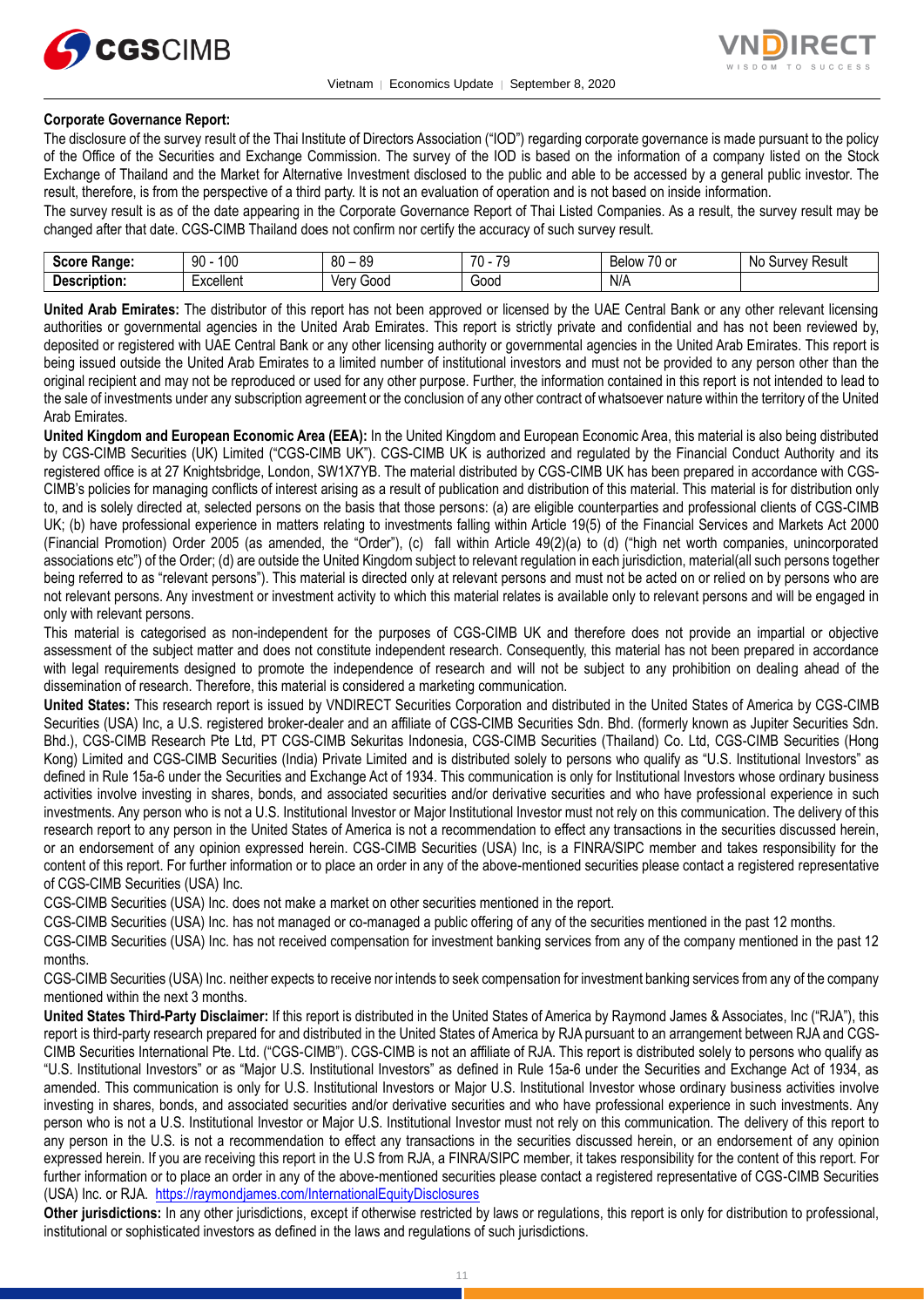



|                                                                                                | Vietnam   Economics Update   September 8, 2020 |                                |  |  |
|------------------------------------------------------------------------------------------------|------------------------------------------------|--------------------------------|--|--|
| Distribution of stock ratings and investment banking clients for quarter ended on 30 June 2020 |                                                |                                |  |  |
| 800 companies under coverage for quarter ended on 30 June 2020                                 |                                                |                                |  |  |
|                                                                                                | Rating Distribution (%)                        | Investment Banking clients (%) |  |  |
| Add                                                                                            | 60.1%                                          | 0.4%                           |  |  |
| Hold                                                                                           | 25.9%                                          | 0.1%                           |  |  |
| Reduce                                                                                         | 14.0%                                          | 0.3%                           |  |  |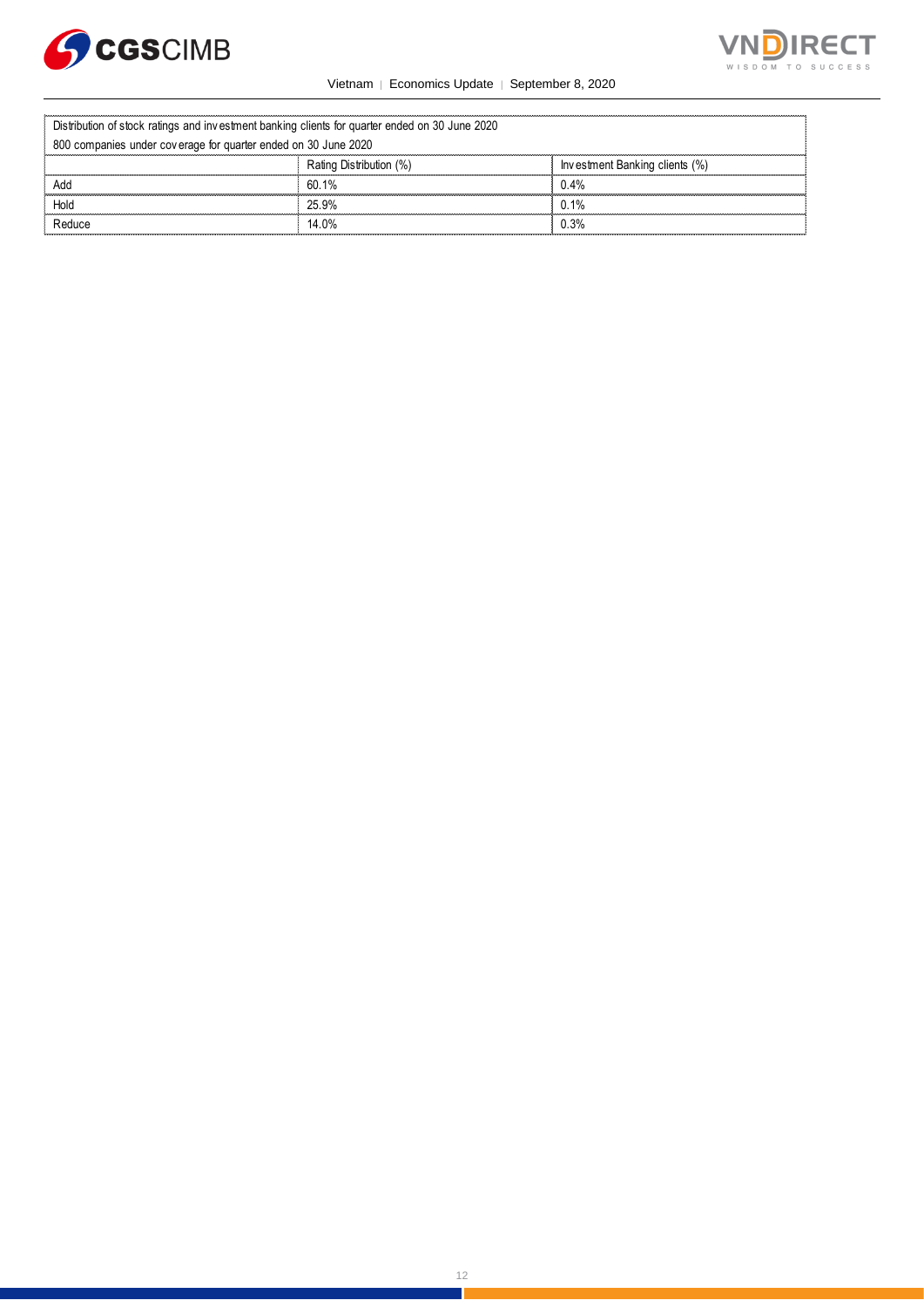



#### **Corporate Governance Report of Thai Listed Companies (CGR). CG Rating by the Thai Institute of Directors Association (Thai IOD) in 2019, Anti-Corruption 2019**

**ADVANC** – Excellent, Certified, **AEONTS** – Good, n/a, **AH** – Very Good, n/a, **AMATA** – Excellent, Declared, **ANAN** – Excellent, Declared, **AOT** – Excellent, n/a, **AP** – Excellent, Certified, **ASP** – Very Good, Certified, **BAM** – not available, n/a, **BANPU** – Excellent, Certified, **BAY** – Excellent, Certified, **BBL** – Very Good, Certified, **BCH** – Good, Certified, **BCP** - Excellent, Certified, **BCPG** – Excellent, Certified, **BDMS** – Very Good, n/a, **BEAUTY** – Good, n/a, **BEC** – Very Good, n/a, **BGRIM** – Very Good, Declared, **BH** - Good, n/a, **BJC** – Very Good, n/a, **BJCHI** – Very Good, Certified, **BLA** – Very Good, Certified, **BPP** – Very Good, Declared, **BR** - Good, n/a, **BTS** - Excellent, Certified, **CBG** – Very Good, n/a, **CCET** – Good, n/a, **CENTEL** – Very Good, Certified, **CHAYO** - Good, n/a, **CHG** – Very Good, Declared, **CK** – Excellent, n/a, **COL** – Excellent, Declared, **CPALL** – Excellent, Certified, **CPF** – Excellent, Certified, **CPN** - Excellent, Certified, **CPNREIT** – not available, n/a, **CRC** – not available, n/a, **DELTA** - Excellent, Declared, **DEMCO** – Excellent, Certified, **DDD** – Very Good, n/a, **DIF** – not available, n/a, **DREIT** – not available, n/a, **DTAC** – Excellent, Certified, **EA** – Excellent, n/a, **ECL** – Very Good, Certified, **EGCO** - Excellent, Certified, **EPG** – Very Good, n/a, **ERW** – Very Good, n/a, **GFPT** - Excellent, Certified, **GGC** – Excellent, Certified, **GLOBAL** – Very Good, n/a, **GLOW** – Very Good, Certified, **GPSC** – Excellent, Certified, **GULF** – Very Good, n/a, **GUNKUL** – Excellent, Certified, **HANA** - Excellent, Certified, **HMPRO** - Excellent, Certified, **HUMAN** – Good, n/a, **ICHI** – Excellent, Declared, **III** – Excellent, n/a, **INTUCH** - Excellent, Certified, **IRPC** – Excellent, Certified, **ITD** – Very Good, n/a, **IVL** - Excellent, Certified, **JASIF** – not available, n/a, **BJC** – Very Good, n/a, **JMT** – Very Good, n/a, **KBANK** - Excellent, Certified, **KCE** - Excellent, Certified, **KKP** – Excellent, Certified, **KSL** – Excellent, Certified, **KTB** - Excellent, Certified, **KTC** – Excellent, Certified, **LH** - Excellent, n/a, **LPN** – Excellent, Certified, **M** – Very Good, Certified, **MACO** – Very Good, n/a, **MAJOR** – Very Good, n/a, **MAKRO** – Excellent, Certified, **MALEE** – Excellent, Certified, **MC** – Excellent, Certified, **MCOT** – Excellent, Certified, **MEGA** – Very Good, n/a, **MINT** - Excellent, Certified, **MK** – Very Good, n/a, **MTC** – Excellent, n/a, **NETBAY** – Very Good, n/a, **OSP** – Very Good, n/a, **PLANB** – Excellent, Certified, **PLAT** – Very Good, Certified, **PR9** – Excellent, n/a, **PSH** – Excellent, Certified, **PSTC** – Very Good, Certified, **PTT** - Excellent, Certified, **PTTEP** - Excellent, Certified, **PTTGC** - Excellent, Certified, **QH** – Excellent, Certified, **RATCH** – Excellent, Certified, **ROBINS** – Excellent, Certified, **RS** – Excellent, n/a, **RSP** – not available, n/a, **S** – Excellent, n/a, **SAPPE** – Very Good, Declared, **SAT** – Excellent, Certified, **SAWAD** – Very Good, n/a, **SC** – Excellent, Certified, **SCB** - Excellent, Certified, **SCC** – Excellent, Certified, **SCN** – Excellent, Certified, **SF** – Good, n/a, **SHR** – not available, n/a, **SIRI** – Very Good, Certified, **SPA** - Good, n/a, **SPALI** - Excellent, n/a, **SPRC** – Excellent, Certified, **STA** – Very Good, Certified, **STEC** – Excellent, n/a, **SVI** – Excellent, Certified, **SYNEX** – Excellent, Certified, **TASCO** – Excellent, Certified, **TCAP** – Excellent, Certified, **THANI** – Excellent, Certified, **TIPCO** – Very Good, Certified, **TISCO** - Excellent, Certified, **TKN** – Very Good, n/a, **TMB** - Excellent, Certified, **TNR** – Very Good, Certified, **TOP** - Excellent, Certified, **TPCH** – Good, n/a, **TPIPP** – Good, n/a, **TRUE** – Excellent, Certified, **TU** – Excellent, Certified, **TVO** – Excellent, Declared, **UNIQ** – not available, n/a, **VGI** – Excellent, Certified, **WHA** – Excellent, Certified, **WHART** – not available, n/a, **WICE** – Excellent, Certified, **WORK** – Good, n/a.

1 CG Score 2019 from Thai Institute of Directors Association (IOD) 2 AGM Level 2018 from Thai Investors Association

3 Companies participating in Thailand's Private Sector Collective Action Coalition Against Corruption programme (Thai CAC) under Thai Institute of Directors (as of November 30, 2018) are categorised into:

companies that have declared their intention to join CAC, and companies certified by CAC.

- 4 [The Stock Exchange of Thailand : the record of listed companies with corporate sustainable development "Thai sustainability Investment 2018" included:](http://www.set.or.th/sustainable_dev/en/sr/sri/tsi_p1.html)
- SET and mai listed companies passed the assessment conducted by the Stock Exchange of Thailand: THSI (SET) and THSI (mai)

SET listed companies passed the assessment conducted by the Dow Jones Sustainability Indices (DJSI)

| <b>RECOMMENDATION FRAMEWORK</b>                                                                                                                                                                                                                                   |                                                                                                                                 |  |  |
|-------------------------------------------------------------------------------------------------------------------------------------------------------------------------------------------------------------------------------------------------------------------|---------------------------------------------------------------------------------------------------------------------------------|--|--|
| <b>Stock Ratings</b>                                                                                                                                                                                                                                              | Definition:                                                                                                                     |  |  |
| Add                                                                                                                                                                                                                                                               | The stock's total return is expected to reach 15% or higher over the next 12 months.                                            |  |  |
| Hold                                                                                                                                                                                                                                                              | The stock's total return is expected to be between negative 10% and positive 15% over the next 12 months.                       |  |  |
| Reduce                                                                                                                                                                                                                                                            | The stock's total return is expected to fall below negative 10% over the next 12 months.                                        |  |  |
| The total expected return of a stock is defined as the sum of the:(i) percentage difference between the target price and the current price and (ii)<br>the forward net dividend yields of the stock. Stock price targets have an investment horizon of 12 months. |                                                                                                                                 |  |  |
| <b>Sector Ratings</b>                                                                                                                                                                                                                                             | Definition:                                                                                                                     |  |  |
| Overweight                                                                                                                                                                                                                                                        | An Overweight rating means stocks in the sector have, on a market cap-weighted basis, a positive absolute<br>recommendation.    |  |  |
| Neutral                                                                                                                                                                                                                                                           | A Neutral rating means stocks in the sector have, on a market cap-weighted basis, a neutral absolute recommendation.            |  |  |
| Underweight                                                                                                                                                                                                                                                       | An Underweight rating means stocks in the sector have, on a market cap-weighted basis, a negative absolute<br>recommendation.   |  |  |
| <b>Country Ratings</b>                                                                                                                                                                                                                                            | Definition:                                                                                                                     |  |  |
| Overweight                                                                                                                                                                                                                                                        | An Overweight rating means investors should be positioned with an above-market weight in this country relative to<br>benchmark. |  |  |
| Neutral                                                                                                                                                                                                                                                           | A Neutral rating means investors should be positioned with a neutral weight in this country relative to benchmark.              |  |  |
| Underweight                                                                                                                                                                                                                                                       | An Underweight rating means investors should be positioned with a below-market weight in this country relative to<br>benchmark. |  |  |

#### **Hien Tran Khanh – Deputy Head of Research**

Email: [hien.trankhanh@vndirect.com.vn](mailto:hien.trankhanh@vndirect.com.vn)

**Hinh DINH – Senior Analyst**  Email: [hinh.dinh@vndirect.com.vn+](mailto:hinh.dinh@vndirect.com.vn)